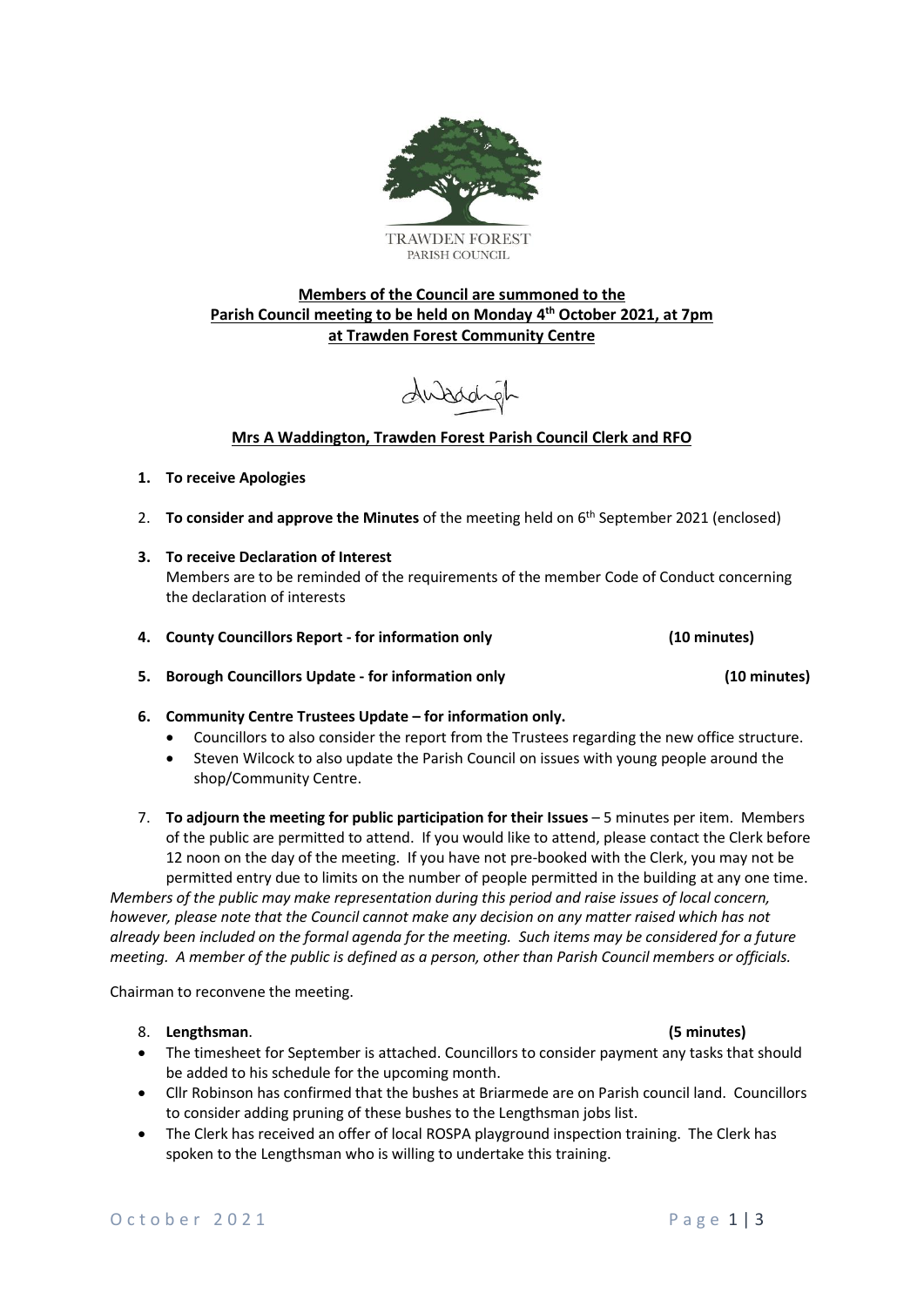### 9. **Trawden in Bloom**. **(8 minutes)**

• Councillor Robinson to report on the work carried out by the Trawden in Bloom team.

# 10. A**llotments and Garages**. **(8 minutes)**

- To note any issues Councillors D&C Storey reports regarding Allotments and Garages.
- The Clerk has written to the tenant of the garage who has not carried out requests for improvements and advised the tenancy will not be renewed on 1<sup>st</sup> April 2022.

# 11. **Ball Grove Park**. **(10 minutes)**

- The Clerk has asked the Solicitor to move on with the land searches and to move forward on the transfer of the park to the Parish Council.
- The Clerk has also asked for clarification on any business rates that would be payable for the car parks. Waiting response.
- Attached report from Pendle Borough Council about the work carried out.
- Complaint received from a member of the public about one of the residents who is speeding along the access track.

# 12. **Map of interesting places**. **(5 minutes)**

The Clerk has contacted Rebekah who advises that she is using the software Adobe Illustrator to design the map and I will provide the artwork in the original .ai format as well as .pdf.

### 13. **Colne Area Committee** – for information only **(5 minutes)**

### 14. **Friends of Trawden Playground (5 minutes)**

Meeting held 20<sup>th</sup> September with the group and some councillors. No minutes received yet. Councillors to consider the response to original email (attached).

### **15. Financial Position (5 minutes)**

Councillors to consider the attached half year financial position of the Council.

### **16. Tree Survey (5 minutes)**

Survey has been completed. 4 or 5 trees need attention/felling. The Clerk to get quotes for the work to be carried out.

### **17. Queens Platinum Jubilee (10 minutes)**

Councillors to consider the attached suggestions.

### **18. Grot Spots (8 minutes)**

The Clerk has suggested a 'grot spot' walk around of the village. Councillors to consider when this should happen and where to go.

### **19. Creation of Sub-committees (8 minutes)**

Councillors to consider creating sub committees for employment (this was agreed at the budget meeting in January), services, finance and the new office were the suggested committees by Cllr S Cockburn-Price.

### **20. Proposed Woodland at Foster Leap (5 minutes)**

Councillors to consider the attached proposal for the creation of a Woodland at Foster Leap. Natural England, the EA, and Lancashire County Council have all agreed that the plans are appropriate and would have a positive effect on the area's wildlife, water, and landscape.